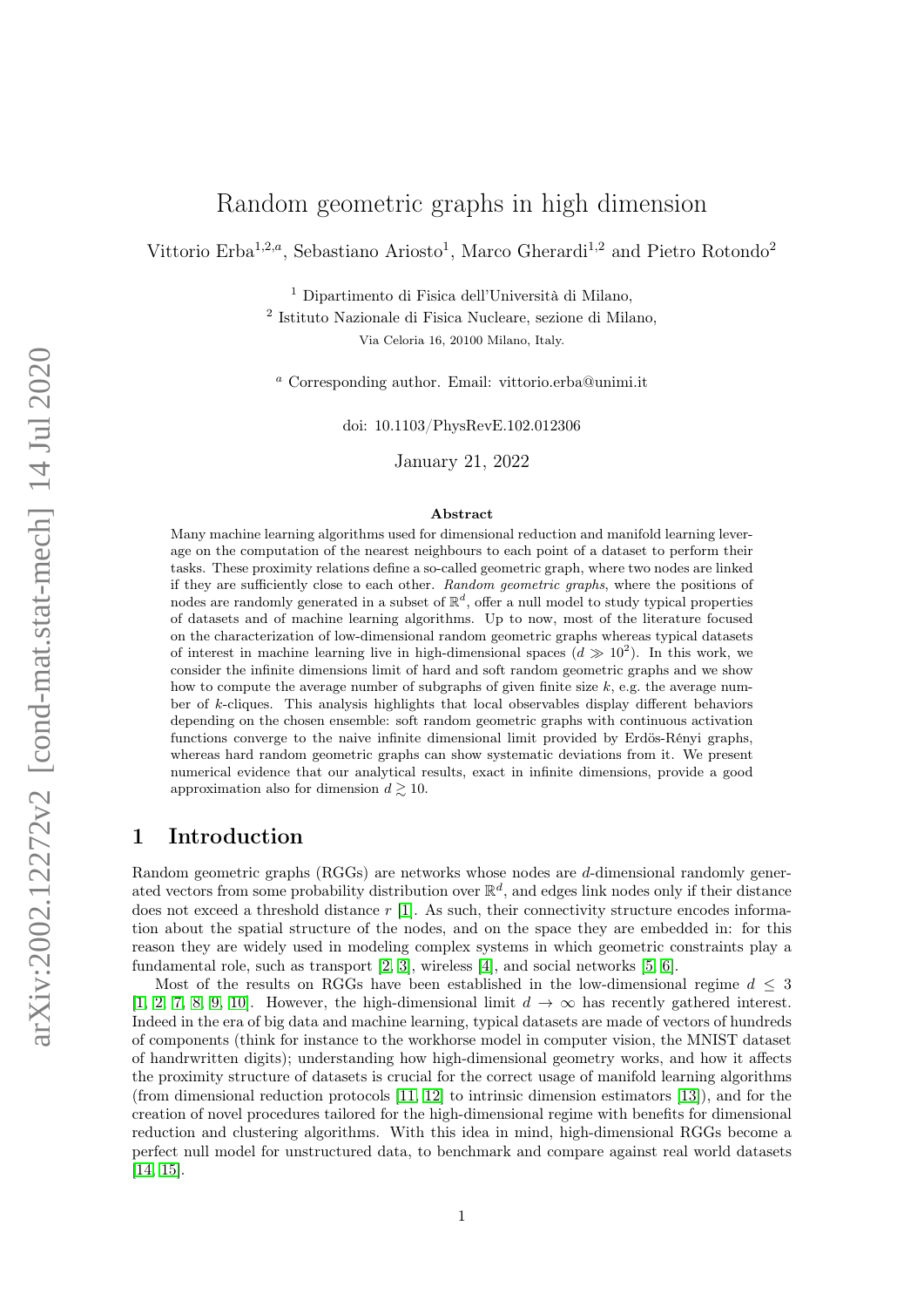On the more mathematical side, it is an open problem to understand whether high-dimensional RGGs converge (as a statistical *ensemble*) to Erdös-Rényi graphs; rigorous results for RGGs with nodes uniformly distributed on the sphere can be found in  $[16, 17, 18]$  $[16, 17, 18]$  $[16, 17, 18]$  and suggest that high-d RGGs are similar to Erdös-Rényi graphs. On the other hand, the clustering coefficient of RGGs with nodes uniformly distributed on the hypercube shows systematic deviations from the ERG prediction [\[19\]](#page-10-0). A related but different question is whether the critical behaviour of high dimensional RGGs converges to that of Erdös-Rényi graphs: see [\[20\]](#page-10-1) for more information.

In this work, we present a general framework for the computation of the average value of local observables of high-dimensional hard and soft RGGs. To this end, we exploit a multivariate version of the central limit theorem (CLT) to show that the joint probability of rescaled distances between nodes is normal-distributed, and we compute and characterize its correlation matrix.

We evaluate the average number of  $M$ -cliques, i.e. of fully-connected subgraphs with  $M$  vertices, in high-dimensional RGGs. We point out that these local observables show systematic deviations from the ERG prediction in hard-RGGs (whenever the hypothesis of the CLT are satisfied), whereas we observe convergence to ERG for soft-RGGs with continuous activation functions. This implies that the form of the activation function as well as the probability distribution on the nodes are crucial elements in studying the convergence of RGGs to ERGs.

Finally, we present numerical evidence that our analytical results do not hold only for  $d \to \infty$ , but provide a good approximation even in finite dimensions as low as  $d \sim 10$ . This suggests that the high-dimensional limit of RGGs could be seen as a 0-th order term of a series expansion in  $d$ , possibly giving perturbative access to analytical results for low-dimensional RGGs.

In summary, the main results of our manuscript are the following:

- (i) we systematically establish (under hypotheses on node positions resembling those of the CLT) when we should expect deviations from the ERG prediction in the infinite dimensional limit, by studying the behavior of the average number of cliques for hard and soft RGGs. It is worth remarking that observing this deviation for k-cliques is a strong indicator that most of the other subgraphs will display systematic deviations from the naive ERG prediction as well;
- (ii) in the case where the average number of cliques does not converge to the ERG prediction (i.e., for hard RGGs), we provide a quantitative analysis, based on the multivariate CLT, that well reproduces the non-trivial limit behavior of the properties considered;
- (iii) we numerically show that the high-dimensional approximation under which we derive our results gives accurate results even in moderately low dimension  $d \sim 10$ .

The manuscript is organized as follows. In Section [2](#page-1-0) we introduce the notation and define the ensembles of RGGs that we will study. In Section [3](#page-3-0) we use a multivariate version of the central limit theorem to derive an explicit expression for the joint probability distribution of the distances of M randomly drawn vectors in the limit of high dimension. This will be the crucial tool to compute averages of observables in high-dimensional RGGs. Finally, in Section [4,](#page-5-0) we present our results on the average number of M-cliques for hard and soft RGGs alongside with numerical simulations.

## <span id="page-1-0"></span>2 *Hard* and *soft* random geometric graphs

Note on terminology: in the literature, random geometric graphs are those with hard activation function (see later in this Section). Here, when omitting the adjectives "hard" or "soft" we generically refer to both.

A random geometric graph is a graph whose nodes are random points in  $\mathbb{R}^d$ , and whose edges are randomly generated based on the mutual distances between the nodes (see Figure [1\)](#page-2-0). Let us be more precise, starting by nodes. We consider a probability distribution  $\nu$  over  $\mathbb{R}^d$ , and we draw N i.i.d. samples  $\{\vec{x}_i\}_{i=1}^N$  from  $\nu$ ; these will be the nodes of the random geometric graph. Among the possible choices of  $\nu$ , a very common one is the uniform distribution on the d-dimensional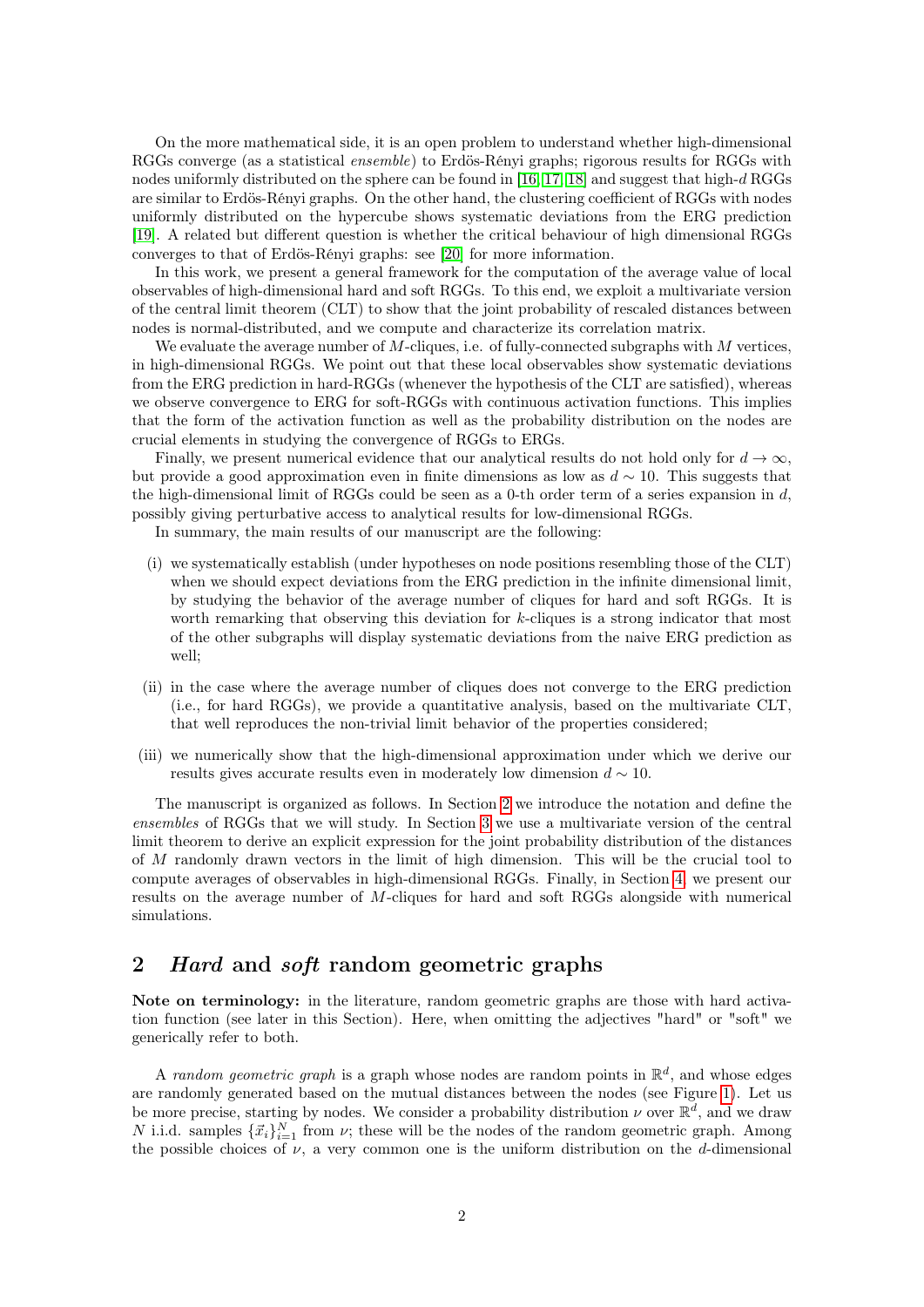

<span id="page-2-0"></span>Figure 1: Example of hard and soft random geometric graphs. Small circles denote nodes embedded in  $\mathbb{R}^2$  drawn randomly with the uniform measure on [0,1]<sup>2</sup> and shaded circles highlight a region of radius  $r/2$  around nodes. Solid lines highlight the actual edges of the represented graphs. On the top of the graph representations, the activation function used to build them are displayed. (a) In a hard random geometric graph at cutoff  $r$ , the only selected edges are those with nodes closer than  $r$  (in the picture, the nodes whose shaded regions intersect). (b) In a soft random geometric graph, edges are selected based on a continuous activation function  $h_r(x)$ . If two nodes are at distance d between each other, then the edge that connects them will be chosen with probability  $h_r(d)$ . In the picture, dotted edges are those edges that have been chosen by the soft random geometric graphs even though the distance between nodes was larger than r. Vice versa, dashed edges are those at distance smaller than r, but not selected in that specific instance of the soft random geometric graph.

hypercube  $[0,1]^d$ , i.e.

$$
\nu^{\text{cube}}(\vec{x}) = \prod_{k=1}^{d} \theta(x^k) \theta(1 - x^k)
$$
\n(1)

<span id="page-2-1"></span>where  $\theta$  is the Heaviside theta, and superscripts denote coordinates. We will consider more in general probability distributions  $\nu$  that are factorized and equally distributed over the coordinates, i.e.

$$
\nu(\vec{x}) = \prod_{k=1}^{d} \tau(x^k)
$$
\n(2)

where  $\tau$  is a probability distribution on R with finite first and second moments. In this case, the coordinates of all nodes  $\{x_i^k\}$ , with  $1 \leq i \leq N$  and  $1 \leq k \leq d$  are i.i.d. random variables with law  $\tau$ .

Now, for each pair of nodes x, y we compute the distance  $d(x, y)$  and we add the link  $e = (x, y)$ to the edge set of the random geometric graph with probability  $h(d(x, y))$ , where  $h : \mathbb{R}^+ \to$ [0, 1] is the so-called activation function of the random geometric graph. The activation function describes how likely it is for two nodes to be linked based on their distance, and will typically be a monotone decreasing function, with the idea that closer nodes will be linked with higher probability than further ones; we will consider monotone decreasing activation functions, with  $h(0) = 1$  and  $h(+\infty)=0.$ 

Usually, the activation function is labeled by a parameter  $r \in \mathbb{R}^+$  that describes the typical distance at which a pair of nodes will be considered close enough to be linked with a non-trivial probability, for example  $h_r(r) = \frac{1}{2}$ . In this case, the statistical properties of random geometric graphs can be investigated as functions of r.

In this work, we will consider two types of activation functions. The first one is that of hard random geometric graphs, i.e.

$$
h_r^{\text{hard}}(x) = \theta(r - x). \tag{3}
$$

In this case, all pairs of nodes with distance smaller than  $r$  will be deterministically linked by an edge. The second one is that of soft random geometric graphs (also called random connection models in the literature), i.e. those with  $h_r(x)$  at least continuous in x. A common choice in the literature (see for example [\[4,](#page-9-3) [21\]](#page-10-2)) is to employ the so-called Reyleigh fading activation functions,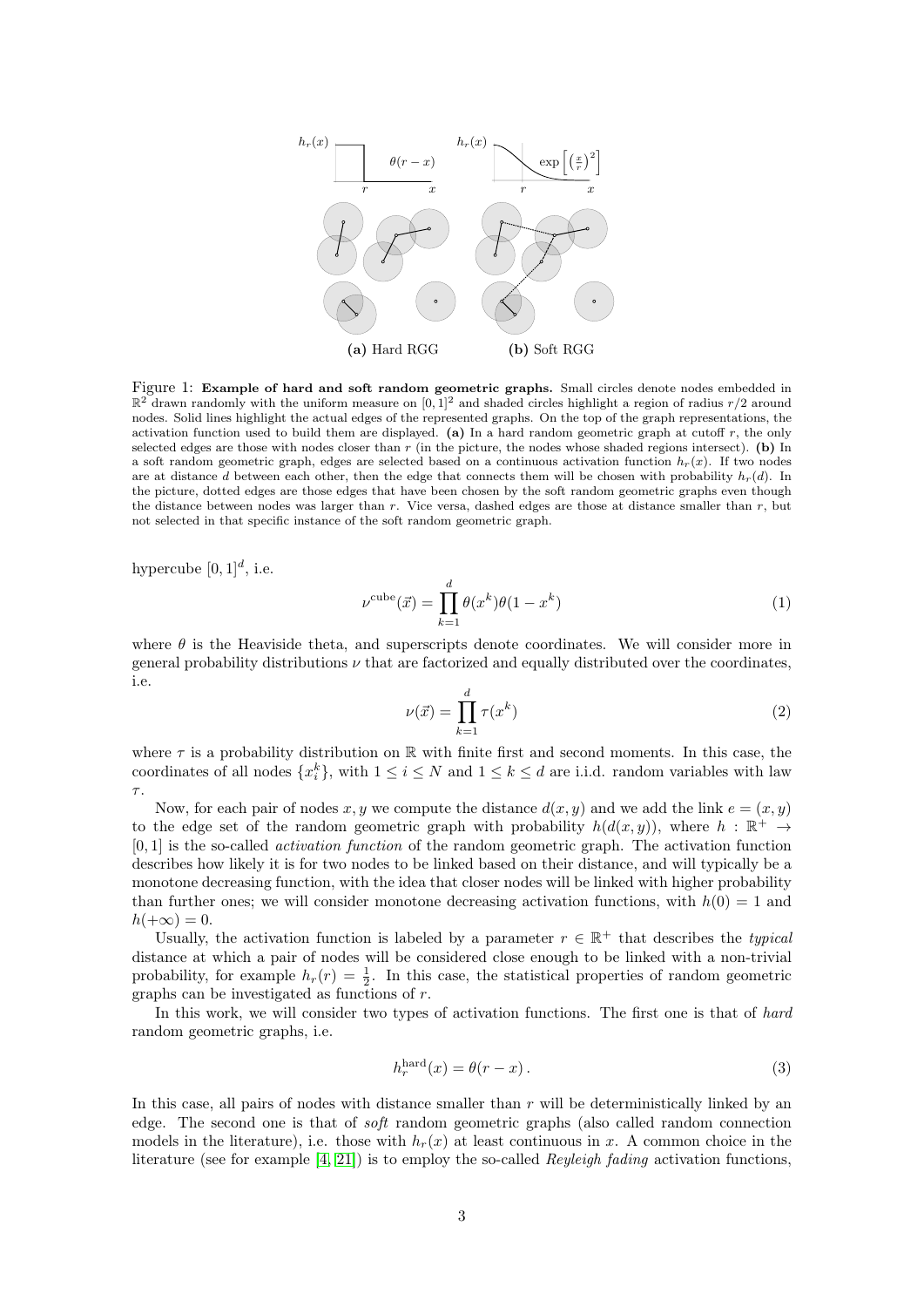i.e.

$$
h_r^{\text{rayleigh}}(x) = \exp\left[-\xi \left(\frac{x}{r}\right)^{\eta}\right],\tag{4}
$$

where  $\xi = \log(2)$  guarantees that  $h_r(r) = \frac{1}{2}$ .

The last ingredient to be discussed is the distance function  $d(x, y)$ . We will consider the *p*-norms  $\mathbb{R}^d$ 

$$
||\vec{x}||_p = \sqrt[p]{\sum_{i=1}^d |x^k|^p}.
$$
\n(5)

Notice that p-norms are norms only for  $p \geq 1$ , as for  $0 < p < 1$  the triangle inequality is not satisfied. It this case, one can show that  $||\vec{x} - \vec{y}||_p^p$  defines nonetheless a distance. Thus, we will define and consider the distances

<span id="page-3-1"></span>
$$
d_p(\vec{x}, \vec{y}) = ||\vec{x} - \vec{y}||_p^{\min(1, p)}.
$$
\n(6)

## <span id="page-3-0"></span>3 A central limit theorem for distances in high dimension

As a first step in our analysis, we are interested in computing the high-dimensional limit of the joint probability distribution of the distances between M random points  $\{\vec{x}_i\}_{i=1}^M \subset \mathbb{R}^d$ , drawn independently from the factorized distribution  $\nu$  in Equation [\(2\)](#page-2-1):

$$
\Pi(d_{(1,2)}, d_{(1,3)}, \dots d_{(M-1,M)})
$$
\n
$$
= \int \prod_{i=1}^{M} \nu(\vec{x}_i) dx_i \prod_{1 \le i < j \le M} \delta\left(d_p(\vec{x}_i, \vec{x}_j) - d_{(i,j)}\right) \,. \tag{7}
$$

Since the distance  $d_p(\vec{x}, \vec{y})$  between two vectors  $\vec{x}, \vec{y}$  is a function of the sum of d i.i.d. random variables, we expect that for  $d \to \infty$  it converges to its average value  $d\mu$  by the law of large numbers. Correspondingly, let us define the rescaled variables

<span id="page-3-2"></span>
$$
q_{(i,j)} = \frac{[d_p(\vec{x_i}, \vec{x_j})]^{\max(1, p)} - d\,\mu}{\sqrt{d}}
$$
  
= 
$$
\frac{1}{\sqrt{d}} \sum_{k=1}^d (|x_i^k - x_j^k|^p - \mu)
$$
  
= 
$$
\frac{1}{\sqrt{d}} \sum_{k=1}^d q_{(i,j)}^k.
$$
 (8)

where

$$
\mu = \int dx dy \,\tau(x)\tau(y)|x - y|^p. \tag{9}
$$

Notice that the random vectors  $q_k = (q_{(1,2)}^k, q_{(1,3)}^k, \ldots, q_{(M-1,M)}^k) \in \mathbb{R}^{\binom{M}{2}}$ , with  $1 \leq k \leq d$ , are statistically independent and identically distributed, and that by definition the expected value of  $q_k$  is the null vector. Notice also that the components of the vectors  $q_k$  are naturally indexed by lexicographically ordered multi-indices, as they are related to the distances between pairs of points along the k-th dimension; to distinguish such vectors from the Euclidean ones, we type them in boldface.

The vector  $\mathbf{q} = (q_{(1,2)}, q_{(1,3)}, \ldots, q_{(M-1,M)})$  is a sum of i.i.d. multivariate random variables, and satisfies the following central limit theorem:

<span id="page-3-3"></span>**Theorem 1** (Multivariate central limit theorem). Let  $q^1, q^2 \dots q^d$  be i.i.d. random vectors in  $\mathbb{R}^{\binom{M}{2}}$  with null mean and covariance matrix  $\mathbf{\Sigma}_{(i,j),(k,l)} = \mathbb{E}\left[q_{(i,j)}^1q_{(k,l)}^1\right]$ . Then

$$
\boldsymbol{q} = \frac{1}{\sqrt{d}} \sum_{k=1}^{d} \boldsymbol{q}^k
$$
\n(10)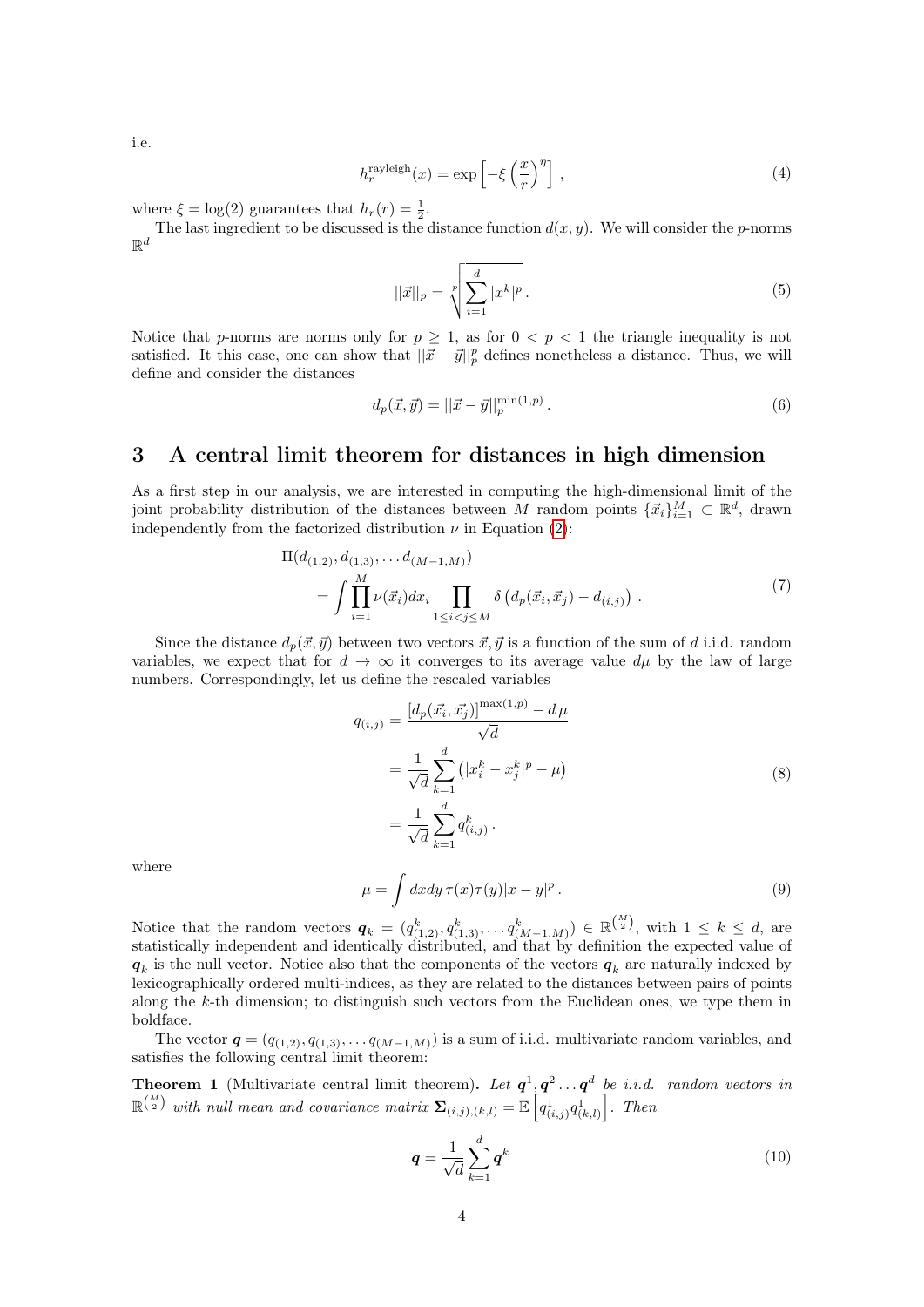#### is Gaussian-distributed with null mean and covariance  $\Sigma$  in the limit  $d \to \infty$ .

The general formal proof can be found in [\[22\]](#page-10-3) (see Proposition 2.17). A "physicist" approach to the proof would be to compute the characteristic function of  $q$  and to expand it to the leading order for large d. It is worth noticing that the first neglected term in the expansion is of relative order  $1/\sqrt{d}$ , and may depend on M. Thus, this  $d \to \infty$  limit is to be intended at fixed M, and the result can be used either to treat generic observables for graphs where the total number of nodes is fixed, or to treat observables that depend only on a finite number of nodes at a time in graphs where the total number of nodes may scale with  $d$ .

The CLT presented above holds for the variable  $q$ , and not for the actual distances. However this is not an issue, as the joint distribution for distances can be derived by a simple coordinate change, factorized over each direction. Moreover, as we will see in the following, it is often easy to obtain the observables of interest in terms of the  $q$  variable.

We now focus on the explicit form of the covariance matrix  $\Sigma$  (notice that, as the vectors  $q_k$ , the covariance matrix is indexed by multi-indices). By definition, one has

$$
\Sigma_{(i,j),(k,l)} = \mathbb{E}\left[ (|y_i - y_j|^p - \mu)(|y_k - y_l|^p - \mu) \right] \tag{11}
$$

where  $y_i, y_j, y_k, y_l$  are all i.i.d. random variables with distribution  $\tau$ , and  $1 \leq i < j \leq M, 1 \leq k <$  $l \leq M$ . By permutational symmetry, only three different cases are possible:

• Diagonal correlations  $(i = k \text{ and } j = l)$ 

<span id="page-4-1"></span>
$$
\alpha = \sum_{(i,j),(i,j)} \n= \int dx dy \,\tau(x)\tau(y)|x-y|^{2p} - \mu^2 ;
$$
\n(12)

• Triangular correlations ( $i = k$  and  $j \neq l$  or  $i \neq k$  and  $j = l$ )

$$
\beta = \sum_{(i,j),(i,k)} = \sum_{(i,j),(k,j)} \n= \int dx dy dz \,\tau(x)\tau(y)\tau(z)|x-y|^p|x-z|^p - \mu^2 ;
$$
\n(13)

• Pair-pair correlations  $(i, j, k, l$  are all distinct)

$$
\gamma = \Sigma_{(i,j),(k,l)} \n= \left( \int dx dy \,\tau(x)\tau(y)|x-y|^p \right)^2 - \mu^2.
$$
\n(14)

Notice that  $\gamma = 0$  due to the definition of  $\mu$ .

In the case of the hypercube  $\nu = \nu^{\text{cube}}$ ,  $\tau(x) = \theta(x)\theta(1-x)$ , the coefficients  $\alpha$  and  $\beta$  are given by:

$$
\alpha^{\text{cube}} = \frac{p^2(p+5)}{(p+1)^2(p+2)^2(2p+1)}
$$

$$
\beta^{\text{cube}} = \frac{2}{(p+1)^2} \left[ \frac{p^2-2}{(2p+3)(p+2)^2} + \frac{\Gamma(p+2)^2}{\Gamma(2p+4)} \right]
$$
(15)

where  $\Gamma(x)$  is the Euler gamma function. In general,  $\alpha$  and  $\beta$  depend only on the choice of  $\tau$ .

The general form of a matrix with the symmetries of  $\Sigma$  is given by (see Figure [2\)](#page-5-1).

<span id="page-4-0"></span>
$$
\begin{aligned} \n\Delta_{(i,j)(k,l)}(M,\alpha,\beta,\gamma) \\
&= (\alpha - 2\beta + \gamma)\delta_{i,k}\delta_{j,l} \\
&\quad + (\beta - \gamma)(\delta_{i,k} + \delta_{i,l} + \delta_{j,k} + \delta_{j,l}) + \gamma \,, \n\end{aligned} \tag{16}
$$

where  $\delta_{i,j}$  is the Kronecker delta, and  $\binom{M}{2} \times \binom{M}{2}$  is the size of the matrix. We collect properties of such matrices in the following Proposition: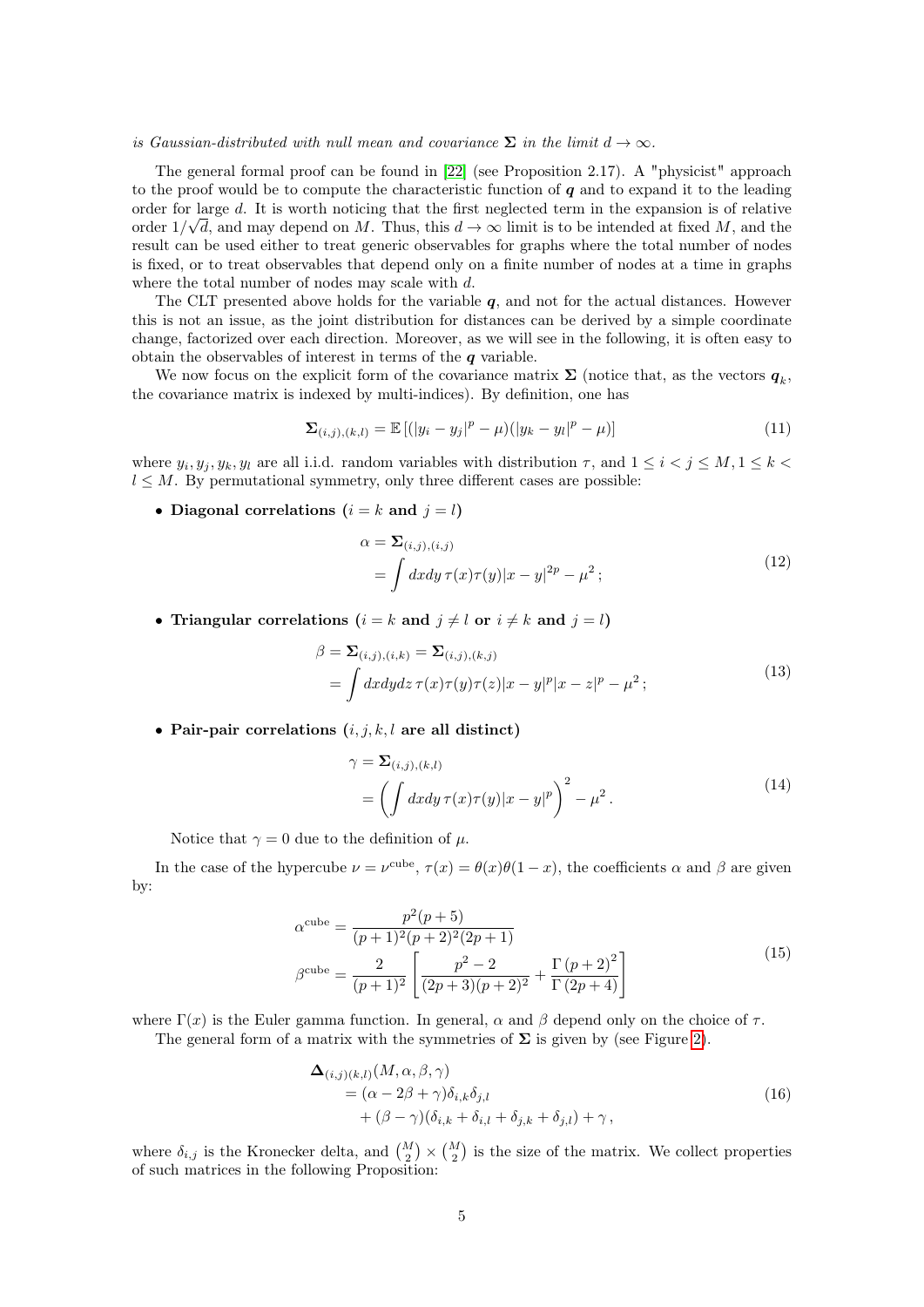

<span id="page-5-1"></span>Figure 2: (a) Example of a matrix  $\Delta(N, \alpha, \beta, \gamma)$  for N=8. The entries with value equal to  $\beta$  have the same structure of the adjacency matrix of the Johnson graph. (b) Example of Johnson graph with  $N=5$ . The Johnson graph  $J(N, 2)$  is the line graph of the complete graph over N nodes. It has all the distinct pairs of the original nodes as its vertices, and the vertices are linked if their pairs share and original node.

**Proposition 1.** Let  $\Delta$  be a matrix of the form of Equation [\(16\)](#page-4-0), then:

1. it can be written as

$$
\Delta(M, \alpha, \beta, \gamma) = (\alpha - \gamma)\mathbf{I} + (\beta - \gamma)\mathbf{J} + \gamma \mathbf{U}
$$
\n(17)

where  $\bm{I}$  is the identity matrix,  $\bm{U}$  is the matrix with all elements equal to one and  $\bm{J}$  is the adjacency matrix (with null diagonal) of the Johnson graph  $J(M, 2)$ , which is the line graph of the complete graph over M vertices;

- 2. the eigenvalues are:
	- $\lambda_1 = \alpha + 2(N-2)\beta + \frac{(N-2)(N-3)}{2}$  $\frac{2(1N-3)}{2}\gamma$  with multiplicity 1;
	- $\lambda_2 = \alpha + (N-4)\beta (N-3)\gamma$  with multiplicity  $N-1$ ;
	- $\lambda_3 = \alpha 2\beta + \gamma$  with multiplicity  $\frac{N(N-3)}{2}$ ;
- 3. the inverse matrix  $\Delta^{-1}$  is of the same form of  $\Delta$  with inverse eigenvalues, and its parameters  $\alpha'$ ,  $\beta'$  and  $\gamma'$  can be found by solving the linear system

$$
\lambda_i(\Delta(M, \alpha, \beta, \gamma)) \times \lambda_i(\Delta(M, \alpha', \beta', \gamma'))^{-1} = 1, \qquad (18)
$$

 $\Box$ 

for  $i = 1, 2, 3$ .

*Proof.* 1) Follows from the explicit expression of  $I, J$  and  $U$ . 2) I, J and U commute between each other, and can be diagonalized simultaneously. The contribution of  $I$  is trivial.  $J$  and  $U$  share a non-degenerate eigenvector (that with all components equal to one), that accounts for  $\lambda_1$ . In the orthogonal subspace, U represents the null operator, and does not contribute. Thus, the remainder of the spectrum is determined by that of  $J$ , which is known [\[23\]](#page-10-4).

3) Follows from the fact that a matrix and its inverse share the same eigenvectors.

# <span id="page-5-0"></span>4 Number of cliques reveals non-trivial structure of hard geometric graphs

We are now ready to compute observables on random geometric graphs in the limit of infinite dimensions; in particular, we aim to characterize the average number of subgraph with a given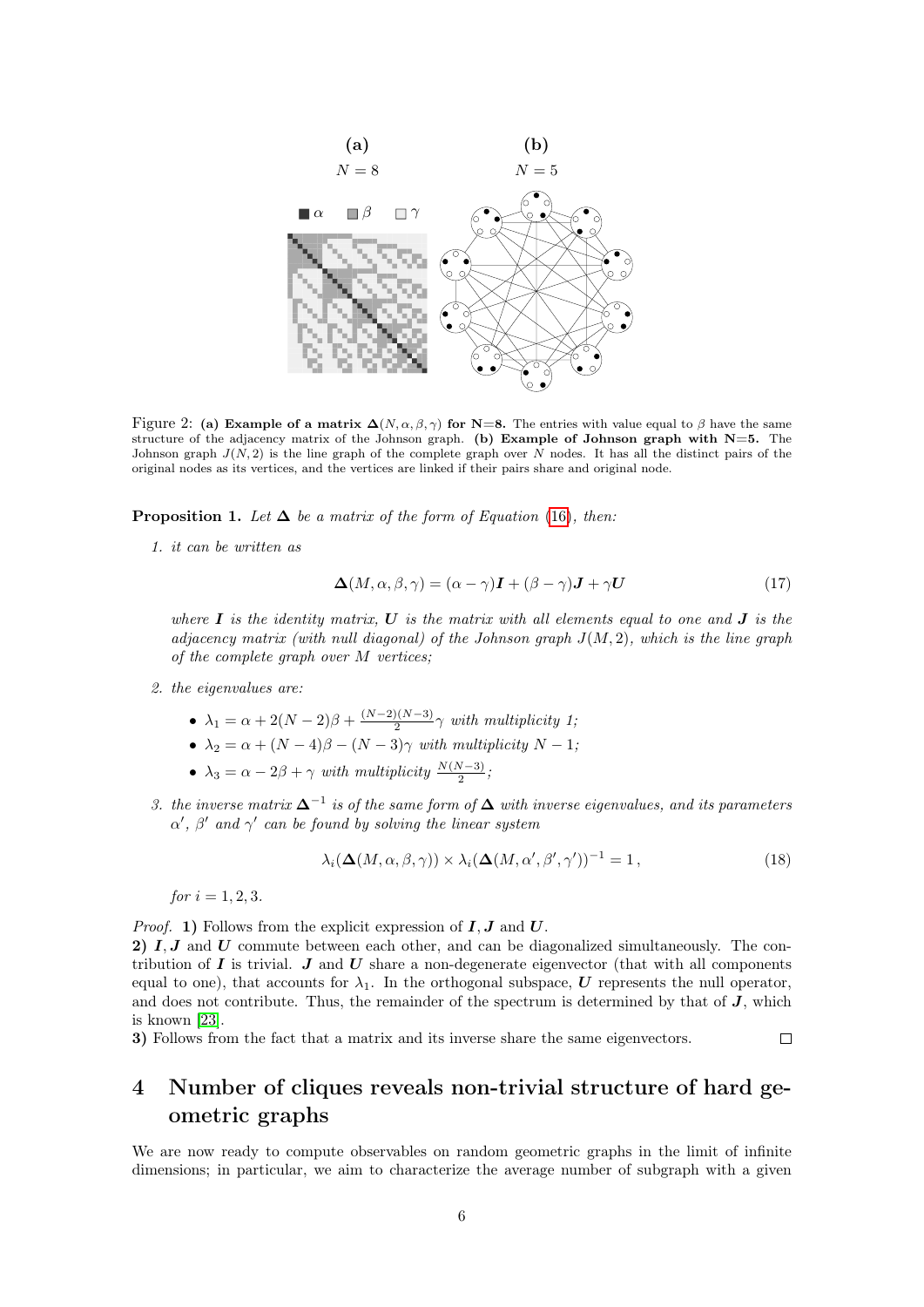structure. Recall that the *adjacency matrix* of a graph g with M nodes is the  $M \times M$  matrix with entry  $A_{ij}(g) = 1$  if  $(i, j)$  is an edge of g, and  $A(g)_{ij} = 0$  otherwise.

In general, the average number of a certain subgraph  $g$  with  $M$  nodes of a random geometric graph can be factored in two terms. The first one is a combinatorial factor  $\binom{N}{M}$ , that accounts for the number of ways in which one can extract  $M$  nodes from a set of  $N$  of them. The second one is the so-called density  $\rho_q(r)$  of the subgraph g at scale r, that is the probability that M random points are close enough with respect to the cutoff radius  $r$  to form a subgraph with the same adjacency matrix of g. Recalling the definition of the joint probability of the distances between M points given in Equation [\(7\)](#page-3-1), we have that

$$
\rho_g(r) = \int d\mathbf{y} \, \Pi(\mathbf{y}) \prod_{1 \leq i < j \leq M} \left[ h_r \left( y_{(i,j)} \right) \right]^{A_{ij}(g)},\tag{19}
$$

where  $y_{(i,j)}$  is the distance between nodes i and j. We can rescale the variables  $y_{(i,j)}$  as in Equa-tion [\(8\)](#page-3-2), and exploit the fact that for large dimension  $dy \Pi(y) \sim dq \mathcal{N}(0, \Sigma)(q)$  (see Theorem [1\)](#page-3-3) to obtain an expression for  $\rho_q(r)$  that is valid in the limit of large dimension:

$$
\rho_g(r) = \int d\mathbf{y} \, \Pi(\mathbf{y}) \prod_{1 \leq i < j \leq M} \left[ h_r \left( y_{(i,j)} \right) \right]^{A_{ij}(g)} \\
\sim \int d\mathbf{q} \, \mathcal{N}(\mathbf{0}, \Sigma)(\mathbf{q}) \tag{20}
$$
\n
$$
\prod_{1 \leq i < j \leq M} \left[ h_r \left( \left[ d\mu + \sqrt{d} \, q_{(i,j)} \right]^{min\left(1, \frac{1}{p}\right)} \right) \right]^{A_{ij}(g)}
$$

where  $\mathcal{N}(\mathbf{0}, \Sigma)$  is the multivariate Gaussian with null mean and covariance  $\Sigma$  (given in Equation [\(11\)](#page-4-1)), i.e.

$$
\mathcal{N}(\mathbf{0}, \Sigma)(q) = \frac{e^{-\frac{1}{2}q^T \Sigma q}}{\sqrt{(2\pi)^{\binom{M}{2}} \det \Sigma}}.
$$
\n(21)

In the rest of the section, all results are to be intended in the limit of large dimension.

As a paradigmatic example, we consider the average density of M-cliques  $\rho_M(r)$ , i.e. fully connected subgraphs with  $M$  vertices, on random geometric graphs with generic activation function  $h_r(x)$ ; in this specific case,  $A_{ij}$  has only unit entries, so that

$$
\rho_M(r) = \int dq \mathcal{N}(\mathbf{0}, \Sigma)(q)
$$

$$
\prod_{1 \le i < j \le M} h_r \left( \left[ d\mu + \sqrt{d} \, q_{(i,j)} \right]^{\min\left(1, \frac{1}{p}\right)} \right). \tag{22}
$$

In the case of hard activation function  $h^{\text{hard}}$ , we observe that

$$
h_r^{\text{hard}}(x) = h_{r}^{\text{hard}}(x^p)
$$
  
\n
$$
h_r^{\text{hard}}(x+c) = h_{r-c}^{\text{hard}}(x), \quad \forall c \in \mathbb{R}
$$
  
\n
$$
h_r^{\text{hard}}(x) = h_{cr}^{\text{hard}}(cx), \quad \forall c \in \mathbb{R}^+
$$
\n(23)

so that the *p*-th root can be discarded along with a factor of  $\sqrt{d}$ , and the integral reduces to

<span id="page-6-1"></span>
$$
\rho_M^{\text{hard}}(r) = \overline{\rho}_M^{\text{hard}}\left(\frac{r^{\max(1,p)} - d\,\mu}{\sqrt{d}}\right) \,,\tag{24}
$$

<span id="page-6-0"></span>with

$$
\overline{\rho}_{M}^{\text{hard}}(x) = \int d\mathbf{q} \mathcal{N}(\mathbf{0}, \Sigma)(\mathbf{q}) \prod_{1 \leq i < j \leq M} h_{x}^{\text{hard}}(q_{i,j})
$$
\n
$$
= \int d\mathbf{q} \mathcal{N}(\mathbf{0}, \Sigma)(\mathbf{q}) \prod_{1 \leq i < j \leq M} \theta\left(x - q_{(i,j)}\right) \tag{25}
$$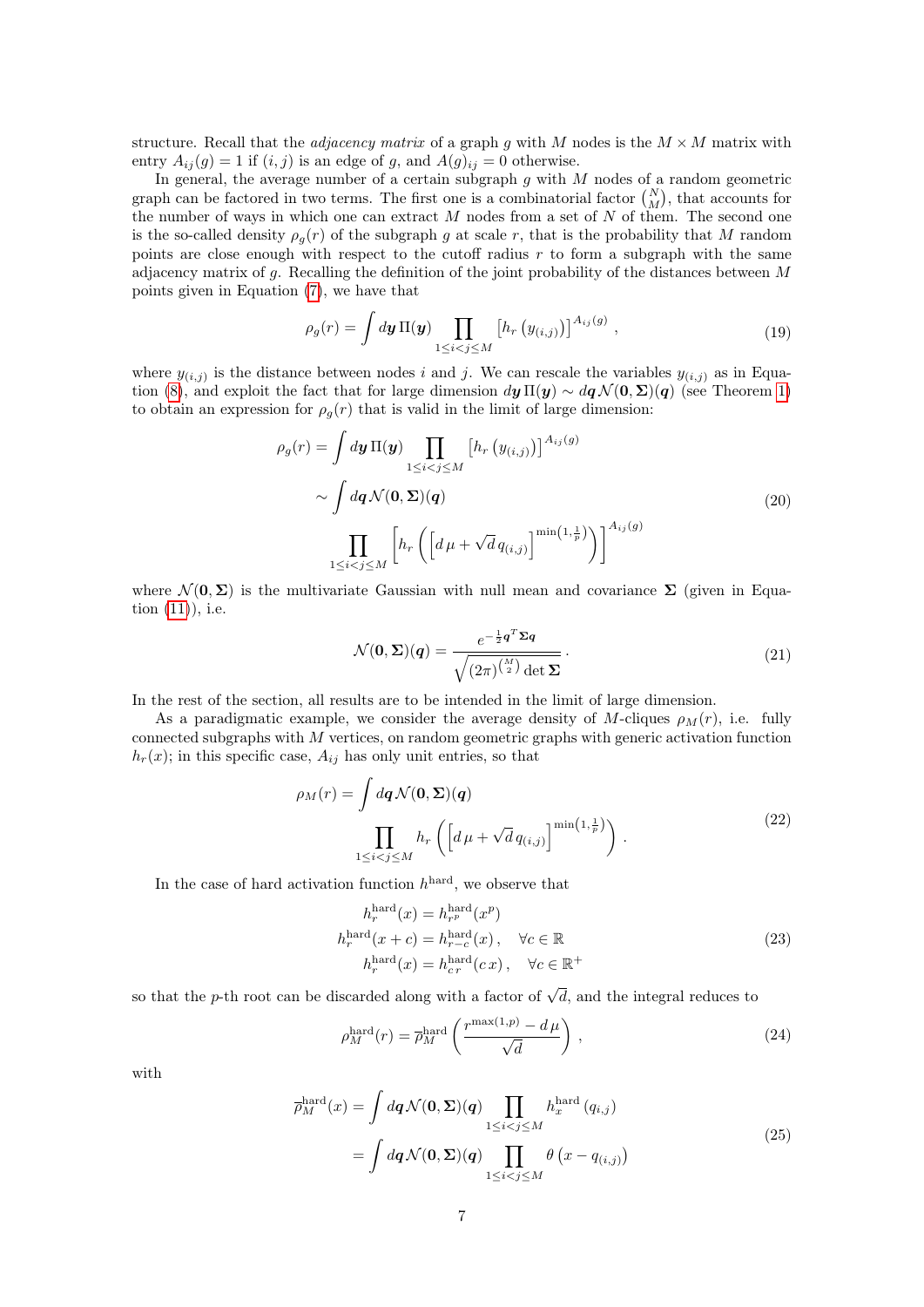

<span id="page-7-1"></span>Figure 3: Comparison between finite  $d$  simulations and infinite  $d$  analytical predictions. Colored solid lines represent the analytical predictions for  $\omega_M^{\text{hard}}(x)$  obtained from Equation [\(25\)](#page-6-0), for  $M = 3, 4, 5$  [blue (first line from above), orange (third line from above) and red (fifth line from above) respectively]. Gray solid lines represent  $\omega_M^{\text{ER}}(x)$  for the Erdös-Rényi graph [Equation [\(29\)](#page-7-0)] for comparison for the same values of  $M = 3, 4, 5$  (second, fourth and sixth line from above respectively). Open and filled markers show numerical simulations at  $d = 20,200$ respectively,  $p = 2$  and  $\nu = \nu^{\text{cube}}$ , for hard RGG (a) and soft RGG with Rayleigh activation function  $\eta = 2$  (b), for the same values of  $M = 3, 4, 5$  (circles, triangles and diamonds respectively). In practice,  $\omega_M(x)$  can be represented by producing a scatter plot of  $\rho_M(r)$  versus  $\rho_2(r)$ .

which is a multivariate Gaussian cumulative distribution function. Equation [\(24\)](#page-6-1) highlights the simple dependence of  $\bar{\rho}_M^{\text{hard}}$  on the parameters  $p, d$  and  $\mu$ .

In the case  $M = 2$ , the integral in Equation [\(25\)](#page-6-0) can be explicitly solved as it reduces to the computation of an error function, giving

$$
\overline{\rho}_2^{\text{hard}}(x) = \frac{1}{2} \left[ 1 + \text{Erf} \left( \frac{x}{\sqrt{2\alpha}} \right) \right]. \tag{26}
$$

The simple dependence of  $\rho_M(r)$  on p, d and  $\mu$  suggests to study the quantities

ω

$$
\begin{aligned} \n\int_{M}^{\text{hard}}(x) &= (\rho_M^{\text{hard}} \circ (\rho_2^{\text{hard}})^{-1})(x) \\ \n&= (\overline{\rho}_M^{\text{hard}} \circ (\overline{\rho}_2^{\text{hard}})^{-1})(x) \,. \n\end{aligned} \tag{27}
$$

Notice that  $\omega_M(x)$  is related to  $\rho_M(r)$  by the bijective change of variable  $x = \rho_2(r)$  that, to a cutoff radius r, assigns the probability x that a random pair of nodes in the graph will be linked. Thus,  $\omega_M(x)$  gives the probability that M random nodes will form a M-clique as a function of the probability that two random nodes will be linked. In practice,  $\omega_M(x)$  can be plotted by producing a scatter plot of  $\rho_M(r)$  versus  $\rho_2(r)$ . With this change of variable, the dependence of  $\rho_M$  on p, d and  $\mu$  cancels out, and the curves at different values of the parameters all lie in the domain  $x \in [0,1]$ .

In the case of soft random geometric graphs with continuous activation functions, one can expand  $h_r(x)$  to the 0-th order in powers of  $1/\sqrt{d}$ , obtaining that in the limit of high dimension

$$
\rho_M^{\text{regular}}(r) = \left[\rho_2^{\text{regular}}(r)\right]^{\binom{M}{2}}
$$
\n
$$
\rho_2^{\text{regular}}(r) = h_r\left((d\mu)^{\min(1,\frac{1}{p})}\right)
$$
\n(28)

<span id="page-7-0"></span>Here, the relation between  $\rho_M$  and  $\rho_2$  reduces to that of Erdös-Rényi graphs with linking probability  $\rho_2^{\text{regular}}(r)$ , i.e.

$$
\omega_M^{\text{soft}}(x) = \omega_M^{\text{ER}}(x) = x^{\binom{M}{2}}.
$$
\n(29)

In the special case of Rayleigh fading activation function  $h^{\text{rayleigh}}$ , one has

$$
\rho_2^{\text{rayleigh}}(r) = \exp\left[-\xi \left(\frac{d\mu}{r}\right)^{\eta \min\left(1, \frac{1}{p}\right)}\right].\tag{30}
$$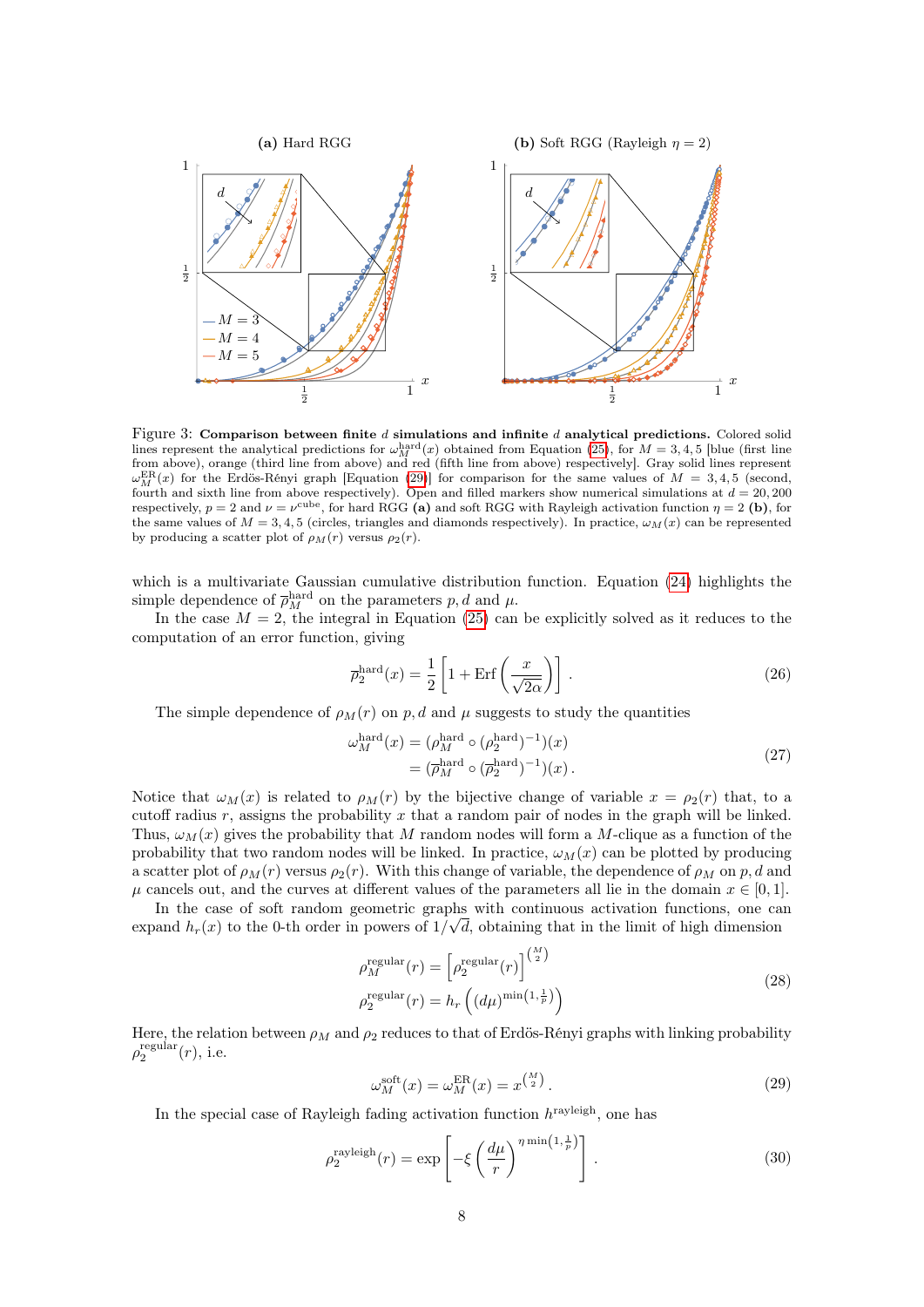Intuitively, the difference between hard and soft RGGs depends on the freedom in performing the rescaling of the cutoff radius in the former case [see Equation [\(24\)](#page-6-1)], which is lost in the latter.

We performed extensive numerical simulations to study Equation [\(25\)](#page-6-0) and to check our analytical results; a summary is provided in Figure [3.](#page-7-1) The numerical methods are described in Appendix [A.](#page-10-5) We observe a very good qualitative agreement between our analytical predictions in infinite dimension and finite dimensional simulations for both hard ans soft random geometric graphs. The convergence to the limit is fast, and even at  $d = 20$  our analytical prediction provides a good approximation of the simulated observables. More quantitatively, we observe relative deviations from the analytical predictions of the order of  $\sim 10\%$  in  $d = 20$  and  $\sim 2\%$  in  $d = 200$  in both the hard and soft case for  $k = 3$ . For  $k = 4, 5$  relative errors are slightly larger, mainly due to the fact the we are measuring  $\rho_k(r)$  by a random sampling procedure (see Appendix [A\)](#page-10-5) that needs more and more samples as k increases.

### 5 Discussion

In this work we exploited a multivariate version of the central limit theorem to compute average observables of random geometric graphs in the limit of infinite dimension. In particular, we obtained the average number of M-cliques in hard and soft RGGs for different distance functions induced by p-norms.

Our approach highlights that convergence to the ERG prediction for local observables depends on the choice of the ensemble: soft RGGs in particular seem to approach this naive limit for  $d \to \infty$ , whereas hard RGGs whose probability distribution of the nodes fulfils the CLT hypothesis deviate systematically from it. This result suggests that the latter provide a non-trivial null model to benchmark empirical data.

A potentially useful application of our results lies in their guidance with regards to the choice of null models, which are essential if one is to extract meaningful information from the data. For example, let us consider data points from an empirical data set (such as MNIST, for instance), and a graph constructed on these points, where a link exist whenever two data points are closer than a given cutoff radius (determining this graph is the starting point of algorithms for hierarchical clustering or manifold learning). Now, say the number of cliques in this graph deviates from the ER prediction. If we erroneously believe that RGGs in high dimension are ERGs, then we should conclude that the behavior is due to specificities of the data (e.g., deviations from the assumption of independence). This conclusion would be misleading, since, for the hard activation function, there are systematic deviations from the ER prediction even if the data points are uncorrelated and identically distributed. Our work makes clear that ruling out the null hypothesis of RGG in high dimension is fundamentally different from ruling out the hypothesis of being a ERG.

Since the CLT can be formulated in a much more general setting than the one reported in this manuscript, we expect that our findings hold (possibly with slight modifications) for several probability distributions of the nodes not included here, e.g. not factorized over coordinates, but with mild inter-coordinate correlations; factorized over coordinates, but not identically distributed; factorized over coordinates, but with infinite second moment. The wide basin of attraction of the Gaussian limit hints to the possibility that the properties of high-dimensional structured datasets may be faithfully described by our approach. In this manuscript we worked with the simplest version of the CLT, as random geometric graphs are commonly studied with nodes that are independently drawn in the hypercube. The very relevant case of structured data [\[24,](#page-10-6) [25,](#page-10-7) [26,](#page-10-8) [27\]](#page-10-9) calls for more sophisticated CLTs, which can be addressed with the same tools developed here.

Another potentially interesting case is that of RGGs whose vertex measure is supported on lowdimensional manifolds but is embedded in a much higher-dimensional ambient space with noise. Which observables will be hidden by the added noise? And which will be robust, allowing to recover non-trivial properties of the underlying geometry?

Finally, our numerical simulations show that the infinite dimensional limit is a good approximation even in finite dimensions of order  $d \sim 10$ . This hints at the possibility to improve our results by computing higher order corrections to the CLT, and using  $d$  as a perturbative parameter, to access the low dimensional regime of RGGs.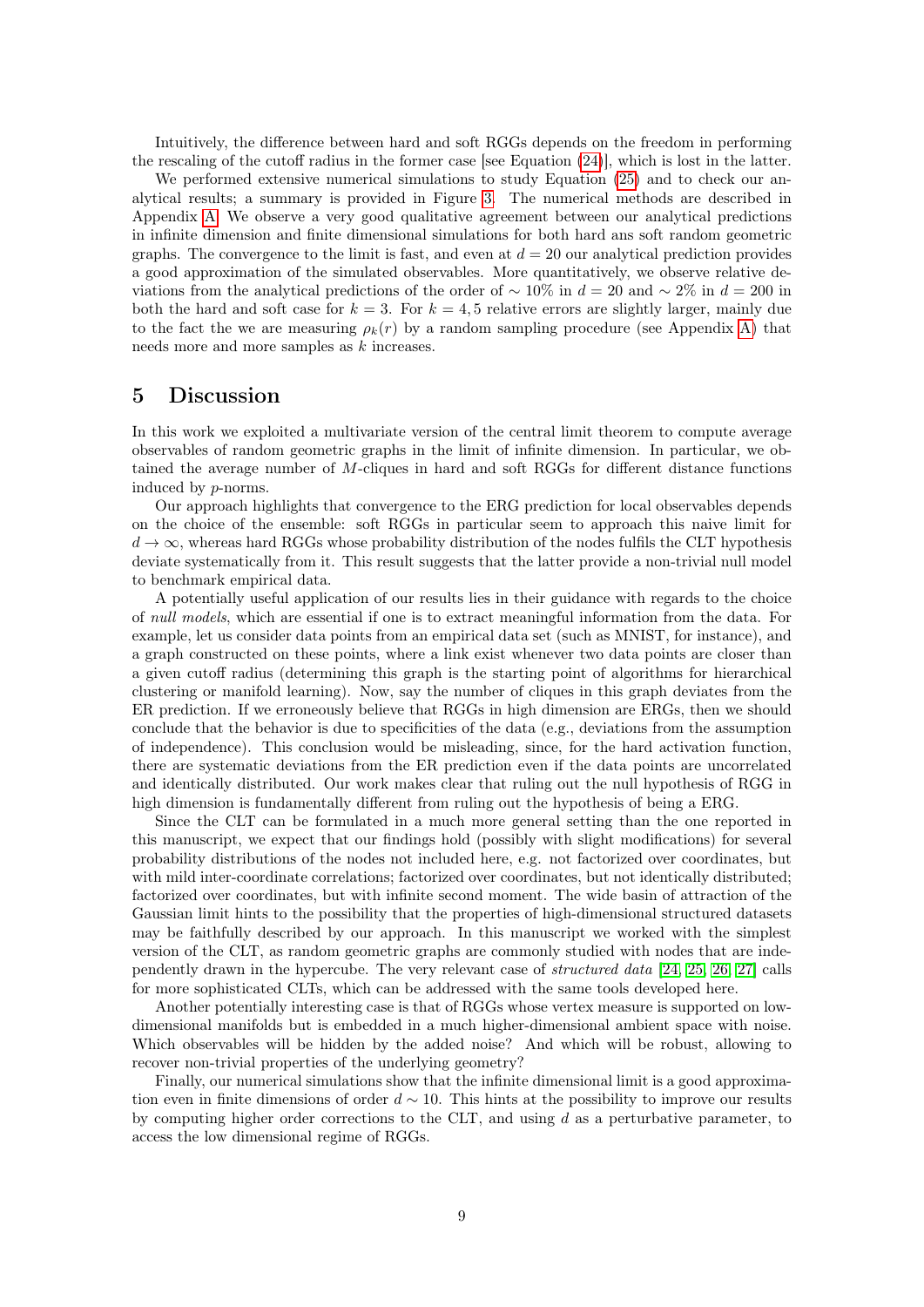## Acknowledgments

P. R. acknowledges funding by the INFN Fellini program H2020-MSCA-COFUND-2016 Grant Agreement n. 754496.

### References

- <span id="page-9-0"></span>[1] Mathew Penrose. Random Geometric Graphs. Oxford University Press, May 2003.
- <span id="page-9-1"></span>[2] Marc Barthelemy. Spatial Networks. Physics Reports, 499(1-3):1–101, February 2011.
- <span id="page-9-2"></span>[3] Arianna Bottinelli, Rémi Louf, and Marco Gherardi. Balancing building and maintenance costs in growing transport networks. Phys. Rev. E, 96:032316, Sep 2017.
- <span id="page-9-3"></span>[4] Alexander P. Giles, Orestis Georgiou, and Carl P. Dettmann. Betweenness centrality in dense random geometric networks. In 2015 IEEE International Conference on Communications  $(ICC)$ , pages 6450–6455, London, June 2015. IEEE.
- <span id="page-9-4"></span>[5] David F. Nettleton. Data mining of social networks represented as graphs. Computer Science  $Review, 7:1 - 34, 2013.$
- <span id="page-9-5"></span>[6] Anthony Bonato, Jeannette Janssen, and Paweł Prałat. A geometric model for on-line social networks. In Proceedings of the International Workshop on Modeling Social Media, pages 1–2, 2010.
- <span id="page-9-6"></span>[7] Ernesto Estrada and Matthew Sheerin. Random rectangular graphs. Physical Review E, 91(4):042805, April 2015.
- <span id="page-9-7"></span>[8] Alfonso Allen-Perkins. Random spherical graphs. Physical Review E, 98(3):032310, September 2018.
- <span id="page-9-8"></span>[9] Mathew D. Penrose. Connectivity of soft random geometric graphs. The Annals of Applied Probability, 26(2):986–1028, April 2016.
- <span id="page-9-9"></span>[10] Massimo Ostilli and Ginestra Bianconi. Statistical mechanics of random geometric graphs: Geometry-induced first-order phase transition. Phys. Rev. E, 91:042136, Apr 2015.
- <span id="page-9-10"></span>[11] J. B. Tenenbaum. A global geometric framework for nonlinear dimensionality reduction. Science, 290(5500):2319–2323, dec 2000.
- <span id="page-9-11"></span>[12] S. T. Roweis. Nonlinear dimensionality reduction by locally linear embedding. Science, 290(5500):2323–2326, dec 2000.
- <span id="page-9-12"></span>[13] Vittorio Erba, Marco Gherardi, and Pietro Rotondo. Intrinsic dimension estimation for locally undersampled data. Scientific Reports, 9(1):1–9, November 2019.
- <span id="page-9-13"></span>[14] Alexander N Gorban and Ivan Yu Tyukin. Blessing of dimensionality: mathematical foundations of the statistical physics of data. Philosophical Transactions of the Royal Society A: Mathematical, Physical and Engineering Sciences, 376(2118):20170237, 2018.
- <span id="page-9-14"></span>[15] Omer Bobrowski and Matthew Kahle. Topology of random geometric complexes: A survey. Journal of Applied and Computational Topology, 1(3):331–364, June 2018.
- <span id="page-9-15"></span>[16] Luc Devroye, András György, Gábor Lugosi, and Frederic Udina. High-Dimensional Random Geometric Graphs and their Clique Number. Electronic Journal of Probability, 16(0):2481– 2508, 2011.
- <span id="page-9-16"></span>[17] Sébastien Bubeck, Jian Ding, Ronen Eldan, and Miklós Z. Rácz. Testing for high-dimensional geometry in random graphs. Random Structures & Algorithms, 49(3):503–532, October 2016.
- <span id="page-9-17"></span>[18] Konstantin Avrachenkov and Andrei Bobu. Cliques in High-Dimensional Random Geometric Graphs. Complex Networks and Their Applications VIII, pages 591–600, 2020.